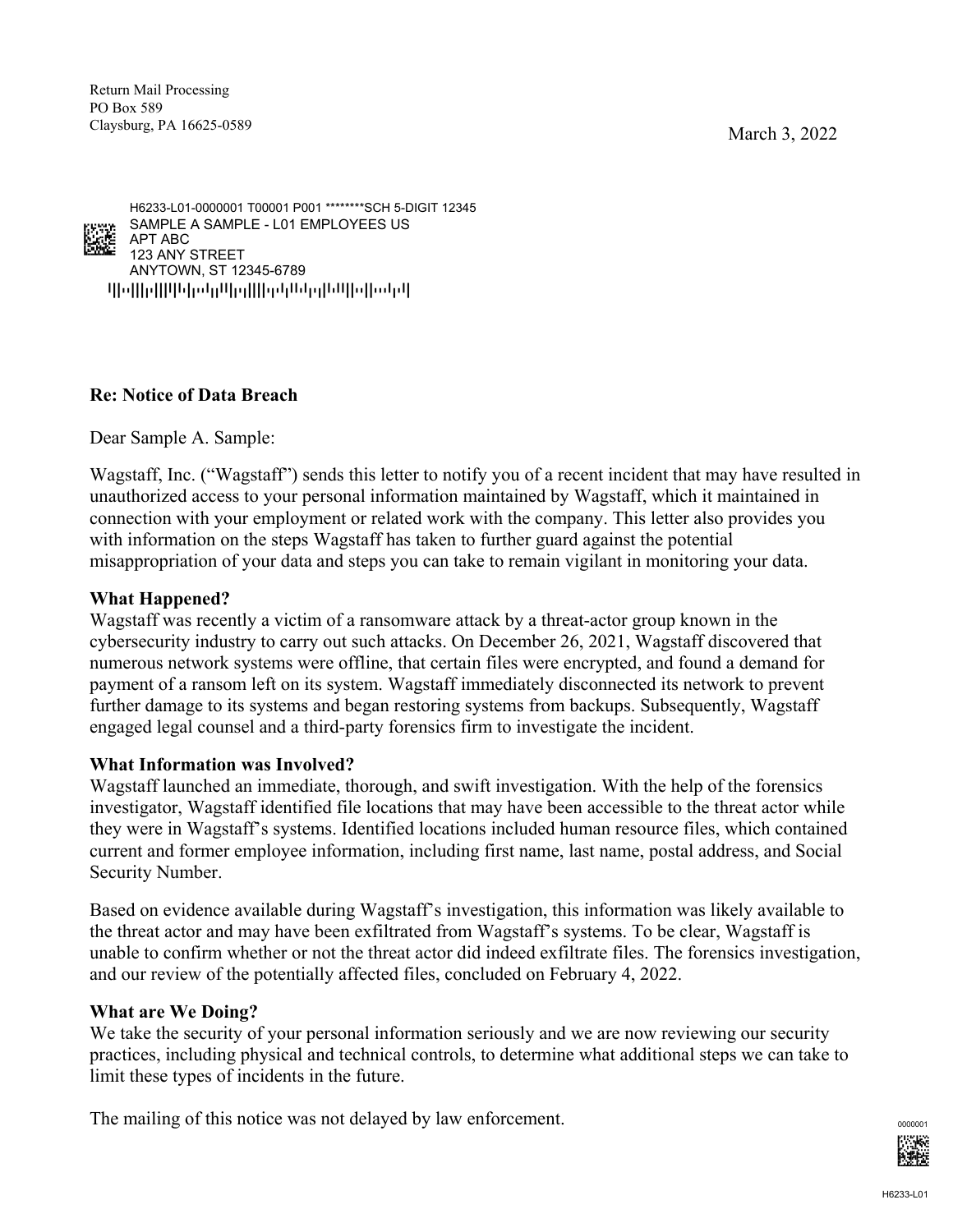# **What Can You Do?**

We have arranged for you to enroll, at no cost to you, in Experian IdentityWorks<sup>SM</sup> for twelve  $(12)$ months, an online one-bureau credit monitoring service. Privacy laws do not allow us to register you for credit monitoring directly. To enroll in this service, please follow the steps below:

If you believe there was fraudulent use of your information as a result of this incident and would like to discuss how you may be able to resolve those issues, please reach out to an Experian agent. If, after discussing your situation with an agent, it is determined that identity restoration support is needed, then an Experian Identity Restoration agent is available to work with you to investigate and resolve each incident of fraud that occurred from the date of the incident (including, as appropriate, helping you with contacting credit grantors to dispute charges and close accounts; assisting you in placing a freeze on your credit file with the three major credit bureaus; and assisting you with contacting government agencies to help restore your identity to its proper condition).

Please note that identity restoration services are available to you for twelve (12) months from the date of this letter and do not require any action on your part at this time. The Terms and Conditions for this offer are located at www.ExperianIDWorks.com/restoration.

While identity restoration assistance is immediately available to you, we also encourage you to activate the fraud detection tools available through Experian IdentityWorks as a complimentary twelve (12) month membership. This product provides you with superior identity detection and resolution of identity theft. To start monitoring your personal information, please follow the steps below:

- Ensure that you **enroll by**: **May 31, 2022** (Your code will not work after this date.)
- **Visit** the Experian IdentityWorks website to enroll: **https://www.experianidworks.com/credit**
- Provide your **activation code**: **ABCDEFGHI**

If you have questions about the product, need assistance with identity restoration or would like an alternative to enrolling in Experian IdentityWorks online, please contact Experian's customer care team at **(833) 704-9390** by **May 31, 2022**. Be prepared to provide engagement number **B028205** as proof of eligibility for the identity restoration services by Experian.

A credit card is **not** required for enrollment in Experian IdentityWorks. You can contact Experian **immediately** regarding any fraud issues, and have access to the following features once you enroll in Experian IdentityWorks:

- **Experian credit report at signup:** See what information is associated with your credit file. Daily credit reports are available for online members only.<sup>1</sup>
- **Credit Monitoring:** Actively monitors Experian file for indicators of fraud.
- **Identity Restoration:** Identity restoration specialists are immediately available to help you address credit and non-credit related fraud.
- **Experian IdentityWorks ExtendCARE<sup>TM</sup>:** You receive the same high-level of identity restoration support even after your Experian IdentityWorks membership has expired.
- **\$1 Million Identity Theft Insurance<sup>2</sup>:** Provides coverage for certain costs and unauthorized electronic fund transfers.

 $\overline{a}$ <sup>1</sup> Offline members will be eligible to call for additional reports quarterly after enrolling.

 $2$  The Identity Theft Insurance is underwritten and administered by American Bankers Insurance Company of Florida, an Assurant company. Please refer to the actual policies for terms, conditions, and exclusions of coverage. Coverage may not be available in all jurisdictions.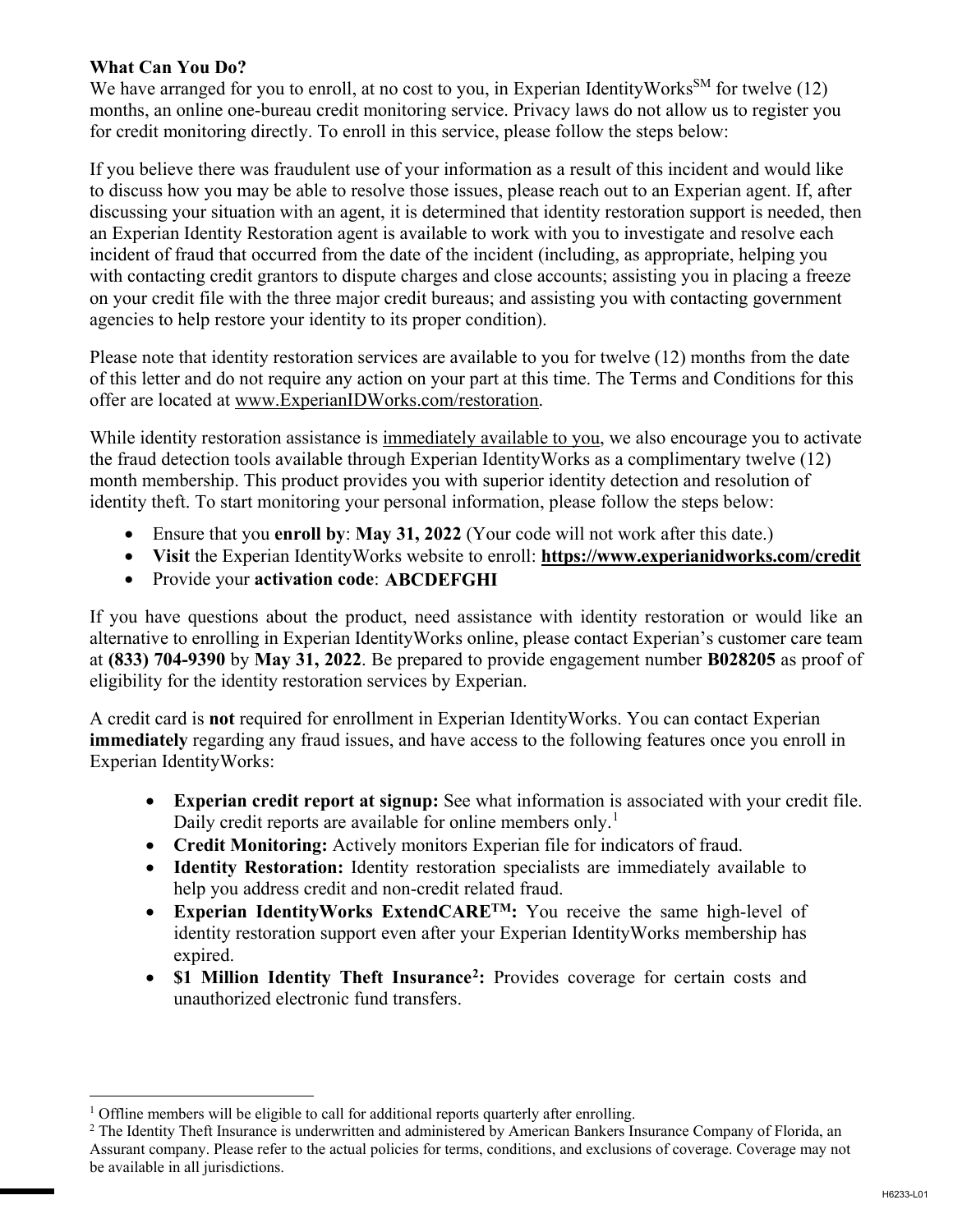We recommend you remain vigilant for incidents of fraud and identity theft by reviewing your credit card account statements and monitoring your credit report for unauthorized activities. Finally, please review the enclosed attachment called *Preventing Identity Theft and Fraud* for more information on ways to protect against the potential misuse of your information.

# **For More Information**

Again, we take the security of your information in our care very seriously and we regret any concern or inconvenience this incident may cause you. If you have additional questions, please contact Wade Larson, Director of Human Resources, at wadelarson@wagstaff.com or 509-242-4046.

Sincerely,

Kevin Person

Kevin Person Chief Executive Officer

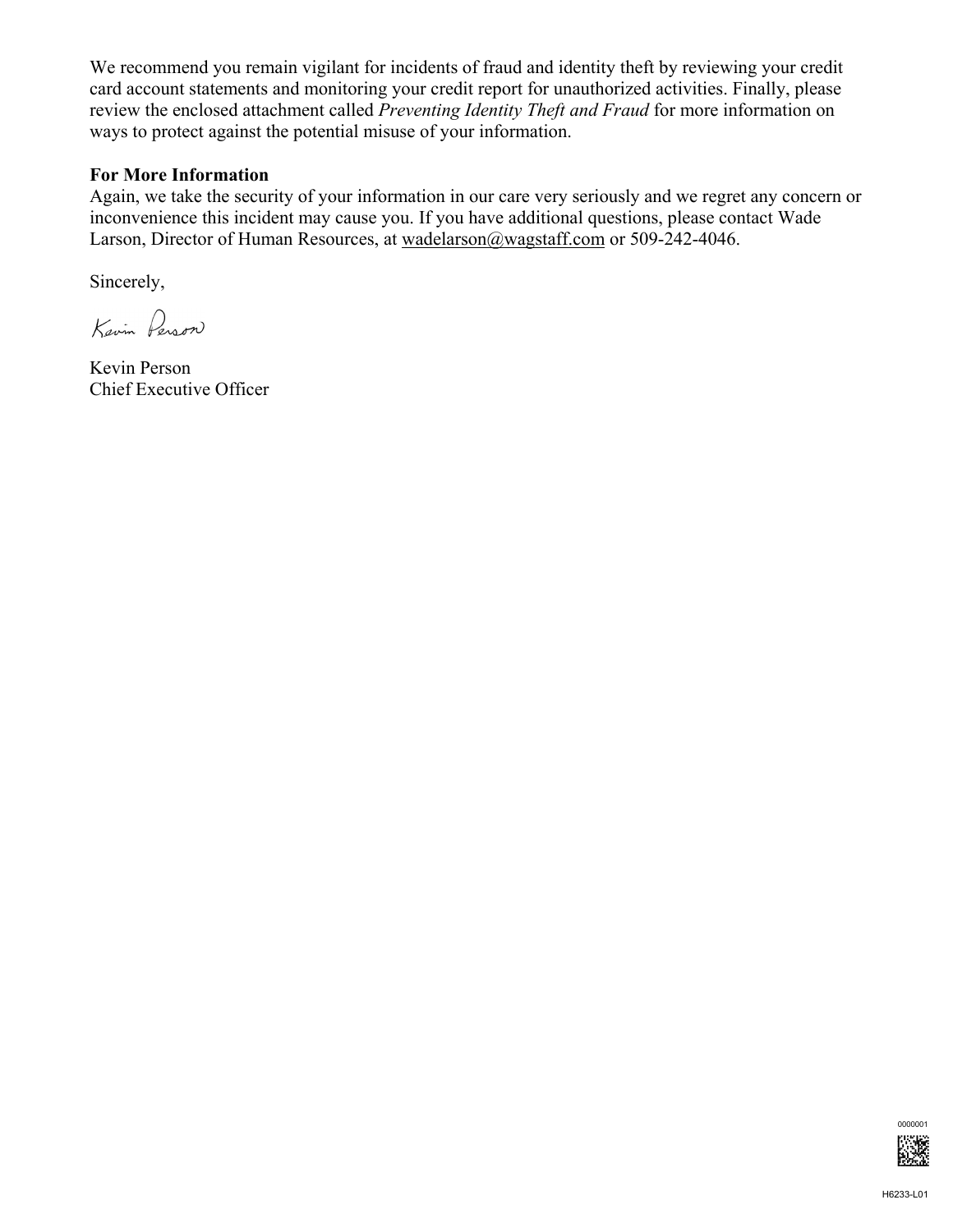# **PREVENTING IDENTITY THEFT AND FRAUD**

We encourage you to remain vigilant against incidents of identity theft and fraud, to review your account statements, and to monitor your credit reports for suspicious activity. Immediately report any suspicious activity to your bank or credit union. If you do find suspicious activity on your credit reports or other statements, call your local police or sheriff's office or state Attorney General and file a report of identity theft. You have a right to a copy of the police report, and you may need to give copies of the police report to creditors to clear up your records and also to access some services that are free to identity theft victims.

Under the U.S. Fair Credit Reporting Act and other laws, you have certain rights that can help protect yourself from identity theft. Many of these are explained in this document and at www.identitytheft.gov/ Know-Your-Rights. For example, you are entitled to one free credit report annually from each of the three major credit reporting bureaus. To order your free credit report, visit http://www.annualcreditreport.com or call toll-free, 1- 877-322-8228. You may also contact the three major credit bureaus directly to request a free copy of your credit report.

At no charge, you can have these credit bureaus place a short-term or an extended "fraud alert" on your file that alerts creditors to take additional steps to verify your identity prior to granting credit in your name. Note, however, that because it tells creditors to follow certain procedures to protect you, it may also delay your ability to obtain credit while the agency verifies your identity. As soon as one credit bureau confirms your fraud alert, the others are notified to place fraud alerts on your file. Should you wish to place a fraud alert, or should you have any questions regarding your credit report, please contact any one of the agencies listed below.

General contact information for each agency:

| Equifax                | Experian         | TransUnion             |
|------------------------|------------------|------------------------|
| P.O. Box 105069        | P.O. Box 9554    | P.O. Box 2000          |
| Atlanta, GA 30348-5069 | Allen, TX 75013  | Chester, PA 19016-2000 |
| $(866)$ 349-5191       | 888-397-3742     | 800-680-7289           |
| www.equifax.com        | www.experian.com | www.transunion.com     |

To add a fraud alert:

| Equifax  |                           |               | (888) 202-4025, Option 6 or https://www.equifax.com/personal/credit-report-<br>services/credit-fraud-alerts/ |
|----------|---------------------------|---------------|--------------------------------------------------------------------------------------------------------------|
| Experian |                           |               | (714) 830-7000, Option 1 or https://www.experian.com/fraud/center.html                                       |
|          | TransUnion (800) 916-8800 | <sub>or</sub> | https://www.transunion.com/fraud-alerts                                                                      |

You may also place a security freeze on your credit reports, free of charge. A security freeze, also known as a "credit freeze," prohibits a credit bureau from releasing any information from a consumer's credit report without the consumer's written authorization. However, please be advised that placing a security freeze on your credit report may delay, interfere with, or prevent the timely approval of any requests you make for new loans, credit mortgages, employment, housing, or other services. But unlike a fraud alert, you must separately place a security freeze on your credit file at **each** bureau. You can use the following addresses and contact information to place a security freeze with each major credit bureau:

**Equifax Security Freeze**. 1-800-685-1111. P.O. Box 1057881, Atlanta, GA 30348-0241. www.equifax.com/personal/credit-report-services/credit-freeze/;

**Experian Security Freeze**. 1-888-EXPERIAN or 1-888-397-3742. P.O. Box 9554, Allen, TX 75013. www.experian.com/freeze/center.html; or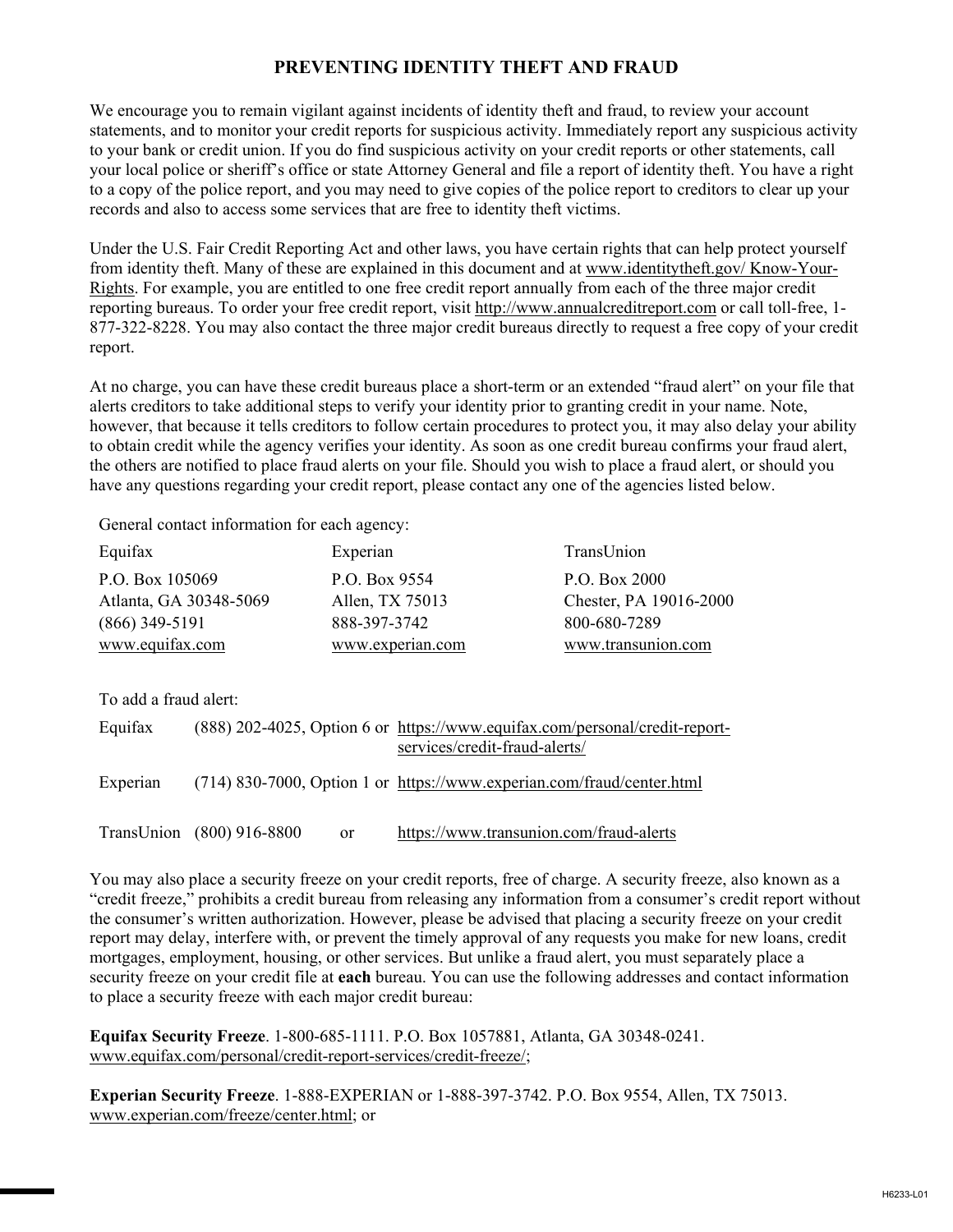**TransUnion**. 1-800-680-7289. Fraud Victim Assistance Division, P.O. Box 2000, Chester, PA 19022-2000. www.transunion.com/credit-freeze

The Federal Trade Commission also provides additional information about credit freezes here: https://www.consumer.ftc.gov/articles/0497-credit-freeze-faqs.

In order to request a security freeze, you may need to supply your full name (including middle initial, as well as Jr., Sr., II, III, etc.), date of birth, Social Security number, all addresses for up to five previous years, email address, a copy of your state identification card or driver's license, and a copy of a utility bill, bank or insurance statement, or other statement to show proof of your current address. If you are a victim of identity theft, include a copy of the police report, investigative report, or complaint to a law enforcement agency concerning your identity theft.

The credit reporting agencies must place a security freeze on your credit report within one (1) business day after receiving a request by phone or secure electronic means, and within (3) business days after receiving your request by mail. The credit bureaus must then send written confirmation to you within five (5) business days of placing the security freeze, along with information about how to remove or lift the security freeze in the future.

You can further educate yourself regarding identity theft, fraud alerts, freezes, and the steps you can take to protect yourself by contacting the Federal Trade Commission or your state Attorney General. The Federal Trade Commission encourages those who discover their information has been misused to file a complaint with them. Instances of known or suspected identity theft should be reported to law enforcement or your state Attorney General as well.

The Federal Trade Commission can be reached at:

Federal Trade Commission Consumer Resource Center 600 Pennsylvania Avenue NW Washington, DC 20580 1-877-ID-THEFT (1-877-438-4338) TTY: 1-866-653-4261 www.identitytheft.gov or www.ftc.gov

### **OTHER IMPORTANT INFORMATION**

You may also file a report with your local police or the police in the community where the identity theft took place. You are entitled to request a copy of any police report you file in this matter.

#### **For California residents:**

You can visit the California Office of Privacy Protection (www.oag.ca.gov/privacy) for additional information on protection against identity theft.

#### **For Iowa residents:**

You are advised to report any suspected identity theft to law enforcement or to the Iowa Attorney General

#### **For Maryland residents:**

You may obtain information about avoiding identity theft at: Office of the State of Maryland Attorney General 200 St. Paul Place Baltimore, MD 21202, 1-888-743-0023 www.marylandattorneygeneral.gov.

#### **For North Carolina residents:**

You may obtain information about avoiding identity theft at: North Carolina Attorney General's Office 9001 Mail Service Center Raleigh, NC 27699-9001, 919-716-6400 www.ncdoj.gov.